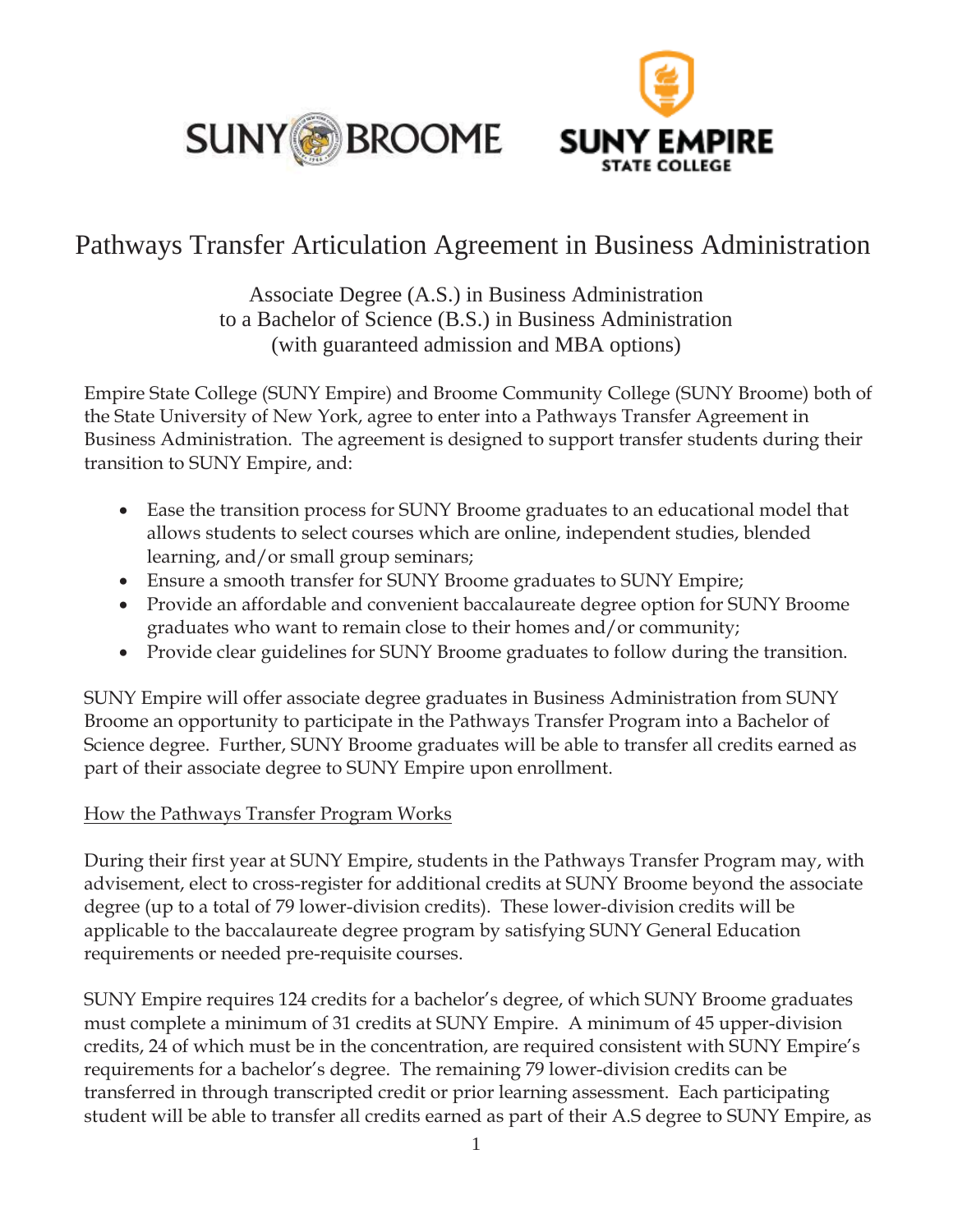long as they fit into the student's designed bachelor's degree program (see Appendix B for additional details). Additional sources of advanced standing credits may include:

- x Individualized Prior Learning Assessment (iPLA)
- Transcript credit from a regionally accredited college or university
- Standardized exams, such as CLEP or other exams
- Military credit evaluated by the American Council on Education (ACE)
- Licenses or training evaluated by SUNY Empire

# Combined Bachelor's and MBA Degree Program Option

Students transferring to SUNY Empire who are also interested in pursuing a Master of Business Administration (MBA) in Business Management degree have the option of applying for a combined B.S. / MBA program1. This option provides an accelerated path and reduced educational costs to completing both degrees.

Students who are enrolled in the combined degree program will incorporate 4 courses (up to 12 credits) of graduate coursework into their undergraduate degree plan. These four courses will consist of two core courses plus two courses in a selected track.

MBA – Business Management Tracks:

- Global Finance & Investment
- Healthcare Management
- Human Resource Management
- Information Technology Management
- Innovation Management & Entrepreneurship
- International Business
- Management
- Marketing
- Nonprofit Management
- Project Management

Interested students should notify their primary undergraduate mentor during their first term of enrollment at SUNY Empire. Further, to be considered for admission into a combined degree program, students must meet the following criteria:

- Completed at least 1 undergraduate semester at SUNY Empire
- Have successfully completed at least 60-credits of undergraduate coursework, including the prerequisite courses in statistics (3 credits), macroeconomics (3 credits), microeconomics (3 credits), and accounting (3 credits).
- $\bullet$  Have a minimum GPA of 3.2 in the most recent 60 credits earned at the time of the application.

<sup>&</sup>lt;sup>1</sup> Students would apply for the combined degree after transferring to SUNY Empire and completing at least 1 semester of undergraduate coursework.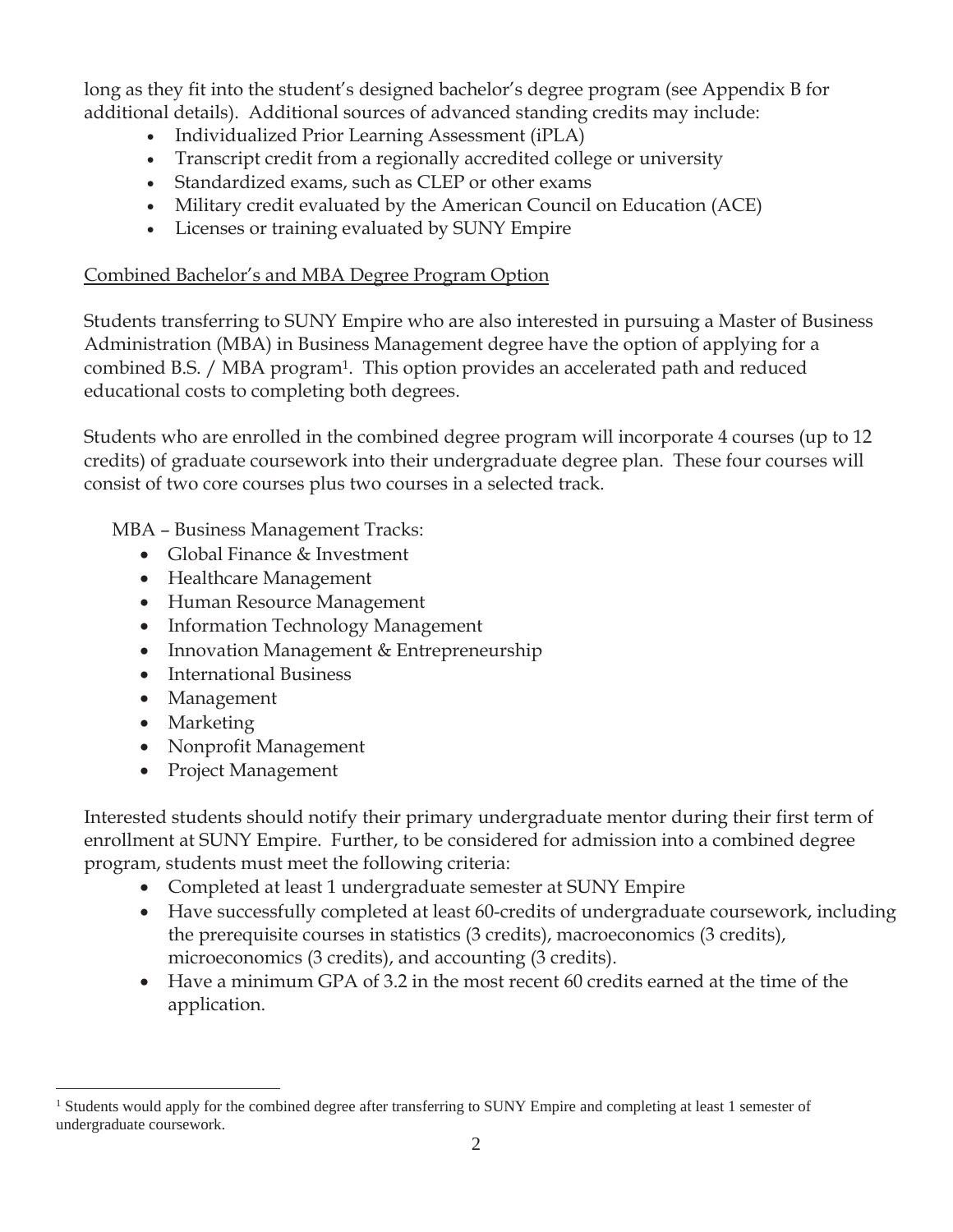# Benefits for SUNY Broome Transfer Students

SUNY Empire will provide the following benefits for participating SUNY Broome students:

- Guaranteed admission to the Business Administration B.S. degree program
- Provision of a one-time \$100 *Better Together* transfer scholarship
- Waiver of the \$50 orientation fee
- Waiver of the admissions application essay

To be eligible, SUNY Broome transfer students must have completed an associate degree within the last 3 years, or be entering their final year of an associate degree program.2 Once SUNY Empire receives the student's official transcript that indicates an earned associate degree, the transfer scholarship will be awarded.

A unique application code for interested students to use during the admissions application process will be created by SUNY Empire and provided to appropriate staff members in the transfer advisement office and the academic department at SUNY Broome for distribution.

# Benefits for Active Military, Veterans, and Spouses

SUNY Empire has a long-standing commitment of supporting active military, veterans and family members, and enthusiastically pledges to maintain its commitment to provide the following benefits and services to military-aligned students, and as they may be amended from time to time by SUNY Empire:

- Pre-enrollment advising and an Evaluated Education Plan (EEP) with a review of anticipated transfer credits prior to enrollment
- Waive all mandatory fees for military members (active-duty, guard, reserve and veterans) along with their spouses. Waived fees include: orientation fee, college fee, student activity fee, technology fee, health and wellness fee, portfolio (assessment) fee, and program amendment fee.
- Individualized Prior Learning Assessment (iPLA) fees are waived for military members
- Support military-aligned students through Veterans Affairs (VA) and Tuition Assistance (TA) funding processes
- Access to the Office of Veteran and Military Education (OVME) and its dedicated resources to support student success all the way through to degree completion.

# Guidelines of the Agreement

As part of the agreement, SUNY Empire will provide the following: (1) individual educational planning and mentoring for all transferring Business Administration students, (2) outreach to

<sup>&</sup>lt;sup>2</sup> Note that this applies only to the completion date of the associate degree, and not when all of the courses within the degree were completed. Please refer to "Appendix C", item #4.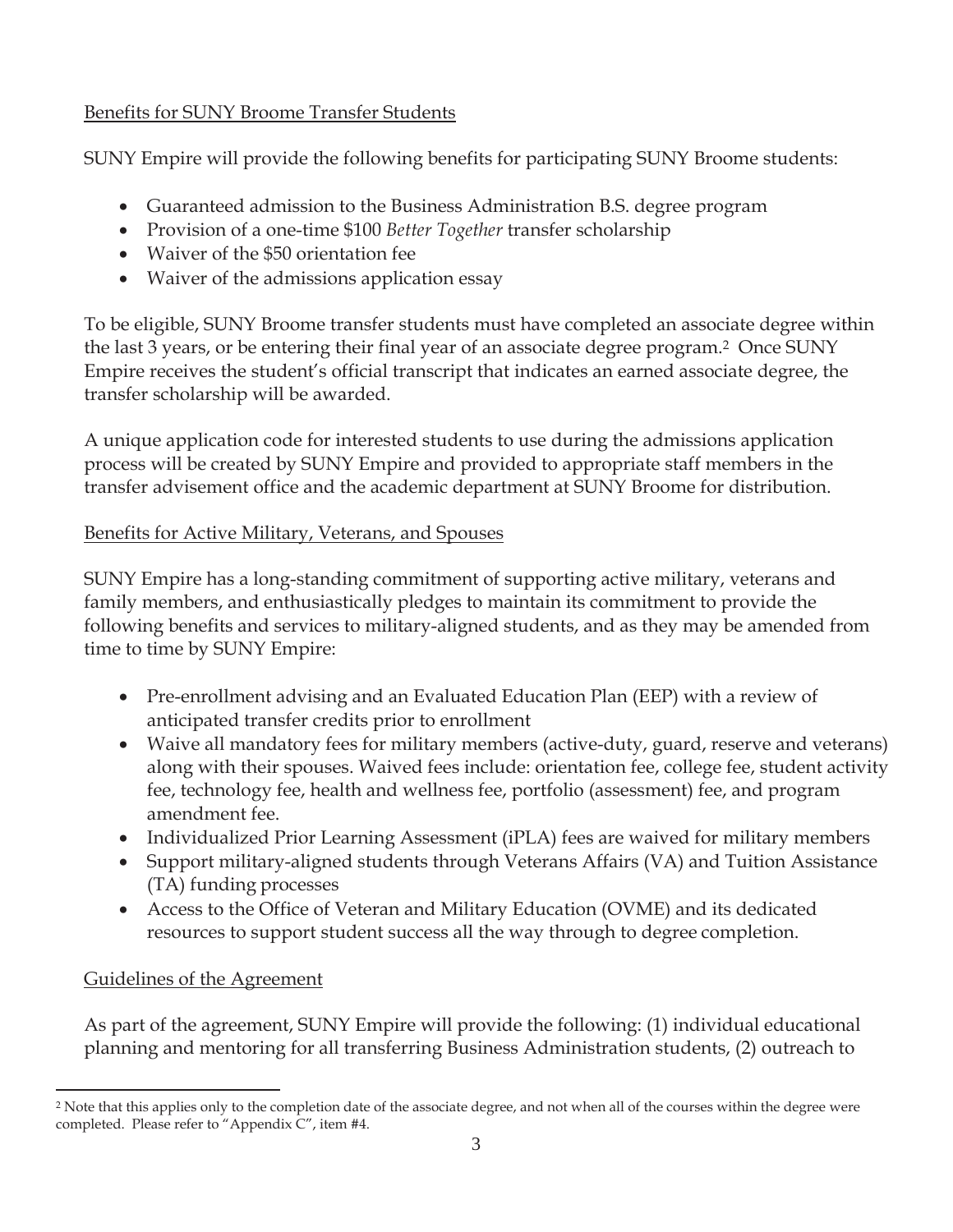faculty and transfer office staff at SUNY Broome to provide program information, and (3) offer information sessions for students at SUNY Broome, at SUNY Empire locations, and online.

SUNY Broome agrees to provide: (1) access for cross-registered Pathways transfer students to campus facilities and resources (i.e. library, academic support, computer labs), (2) promotion of the program to current students, faculty advisors, and alumni, and (3) to include this transfer agreement in any college publications where such agreements are listed (i.e. college catalog, website, transfer office brochures).

Business Administration A.S. to B.S. students may enroll at SUNY Empire on a full or part-time basis. With advisement from their faculty mentor at SUNY Empire, students may elect to design a degree program similar to the one provided in Appendix A.

This agreement becomes effective when all signatures are affixed, as of the date of the last signature, and remains in effect for 5 years or until one or both institutions deem it necessary to terminate the Agreement. The agreement may be amended by mutual agreement and will be formalized via revision of this agreement.

## For Further Information

## **SUNY Empire State College**

Laura Jezsik Student Services and Recruitment Specialist Southern Tier and Finger Lakes regions ROCenroll@esc.edu (585) 224-3269

## SUNY **Broome**

 Valerie Carnegie Chair, Career and Transfer Services Bachelor Partnership Center carnegievm@sunybroome.edu (607) 778-5364

[Signature Page follows]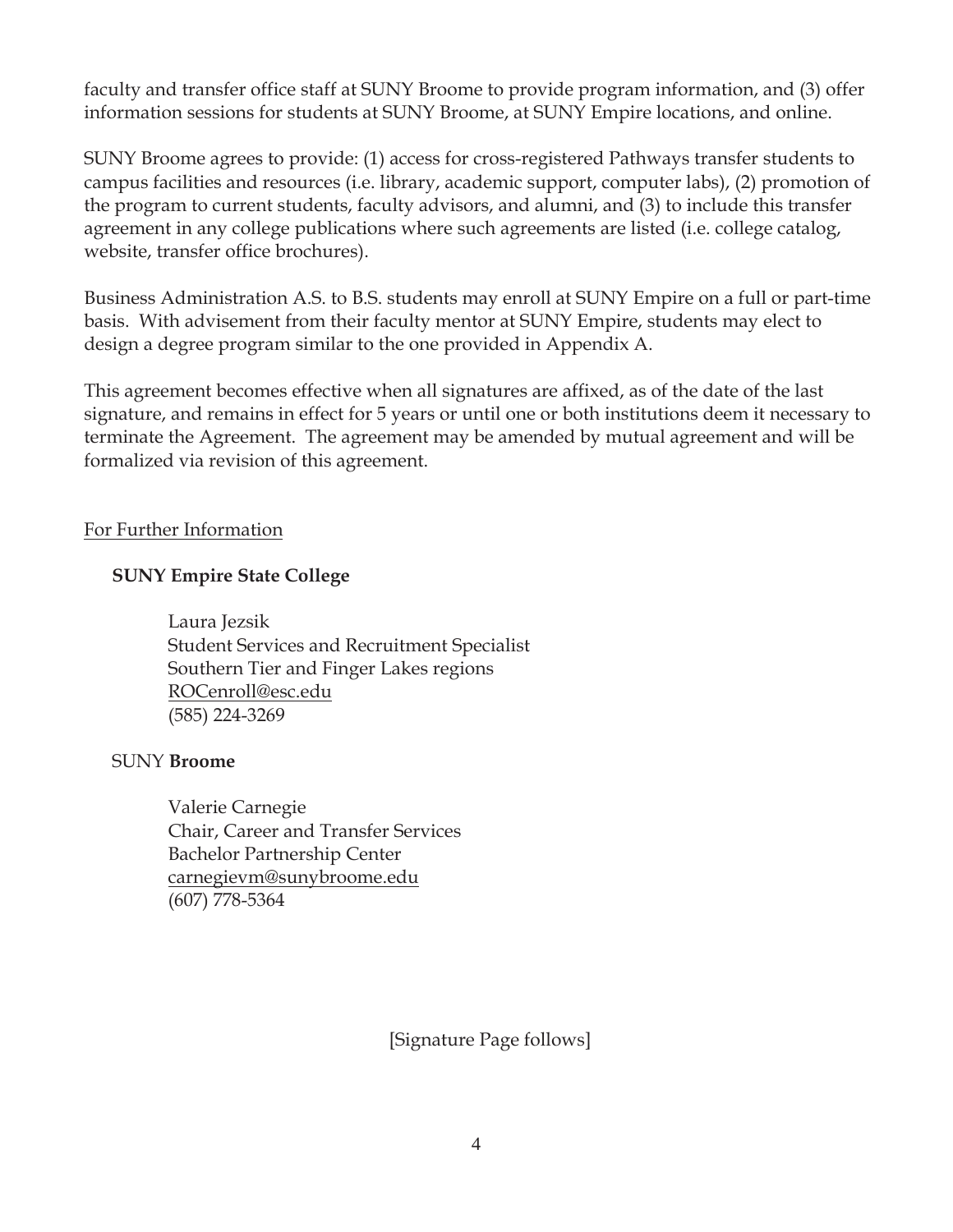Signatures to the Agreement

#### **SUNY EMPIRE STATE COLLEGE**

Dr. Nathan Gonyea Officer in Charge

male

Dr. Tai Arnold **Acting Provost** 

Dr. Julie Gedro Dean, School of Business

#### **SUNY BROOME**

Dr. Kevin Drumm President

Dr. Penny Haynes Vice President for Acadenic Affairs

Dr. Jeffrey Anderson Associate Vice President and Dean Liberal Arts, Business and Professional Studies

Gian Roma Professor/Chairperson, Business Programs Department

5

 $8116121$ 

Date

8/10/2021 Date

08/06/2021 Date

Date

2021 Date

 $\bullet$  $2021$ Date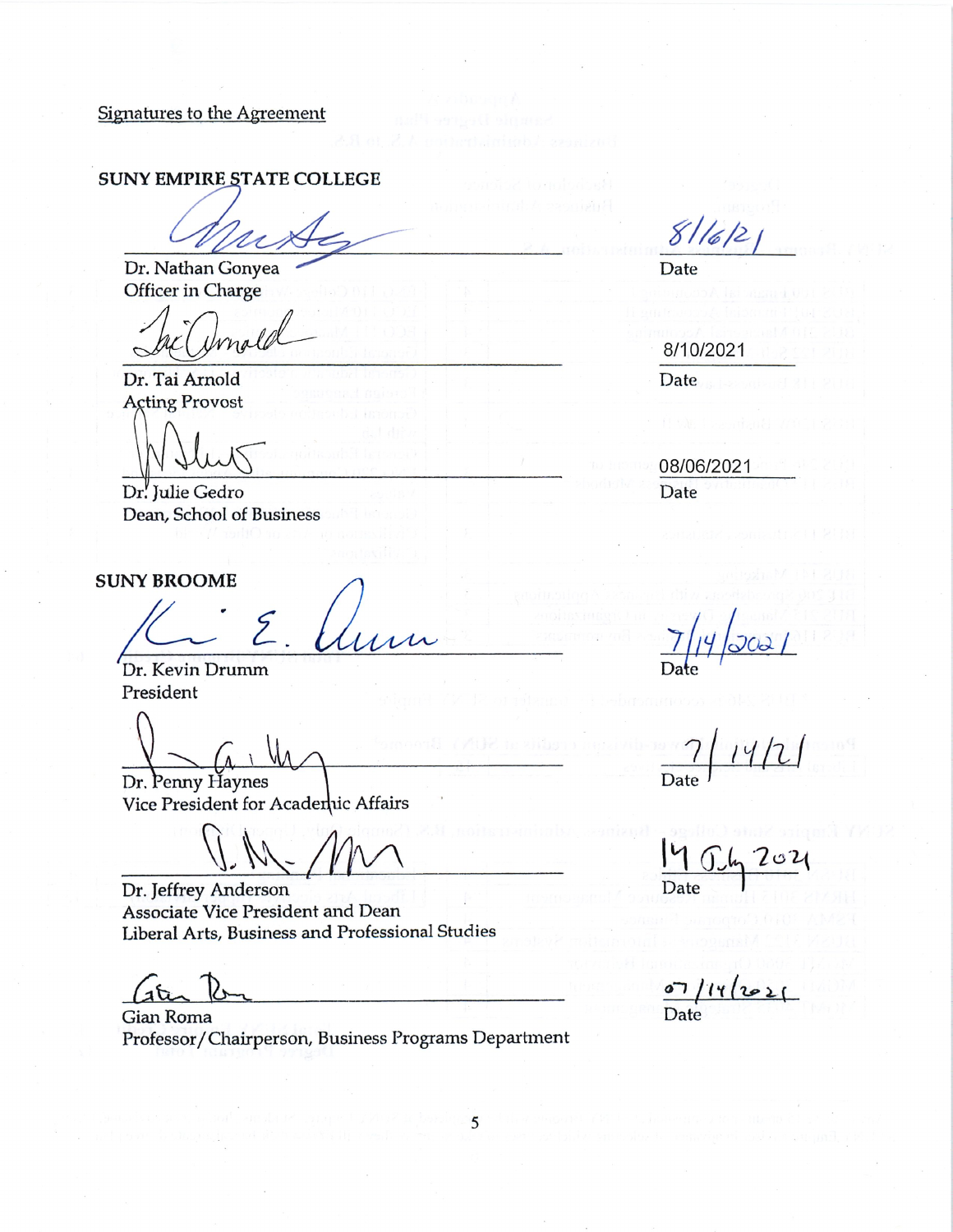#### **Appendix A Sample Degree Plan Business Administration A.S. to B.S.**

| Degree:  | <b>Bachelor of Science</b>     |
|----------|--------------------------------|
| Program: | <b>Business Administration</b> |

#### **SUNY Broome – Business Administration, A.S.**

| <b>BUS 100 Financial Accounting I</b>                                          | 4              | ENG 110 College Writing I                                                                     | 3              |
|--------------------------------------------------------------------------------|----------------|-----------------------------------------------------------------------------------------------|----------------|
| BUS 101 Financial Accounting II                                                | 4              | ECO 110 Microeconomics                                                                        | 3              |
| <b>BUS 210 Managerial Accounting</b>                                           | $\overline{4}$ | ECO 111 Macroeconomics                                                                        | 3              |
| BUS 122 Self-Management                                                        | 3              | General Education elective - Mathematics                                                      | 3              |
| BUS 118 Business Law I                                                         | 3              | General Education elective – U.S. History or<br>Foreign Language                              | 3              |
| <b>BUS 120W Business Law II</b>                                                | 3              | General Education elective – Natural Science<br>with lab                                      | $\overline{4}$ |
| BUS 246 Principles of Management or<br>BUS 112 Quantitative Business Methods * | 3              | General Education elective – Literature or<br>ENG 220 Communicating About Ideas and<br>Values | 3              |
| <b>BUS</b> 115 Business Statistics                                             | 3              | General Education elective – Western<br>Civilization or Arts or Other World<br>Civilizations  | 3              |
| <b>BUS 141 Marketing</b>                                                       | 3              |                                                                                               |                |
| BIT 200 Spreadsheets with Business Applications                                | 3              |                                                                                               |                |
| BUS 215 Managing Diversity in Organizations                                    | 3              |                                                                                               |                |
| <b>BUS 116 International Business Environments</b>                             | 3              |                                                                                               |                |

| ENG 110 College Writing I                                                                     |  |
|-----------------------------------------------------------------------------------------------|--|
| ECO 110 Microeconomics                                                                        |  |
| ECO 111 Macroeconomics                                                                        |  |
| <b>General Education elective - Mathematics</b>                                               |  |
| General Education elective – U.S. History or<br>Foreign Language                              |  |
| General Education elective – Natural Science<br>with lab                                      |  |
| General Education elective – Literature or<br>ENG 220 Communicating About Ideas and<br>Values |  |
| General Education elective – Western<br>Civilization or Arts or Other World<br>Civilizations  |  |

## **Total SUNY Broome Credit 64**

\* BUS 246 is recommended for transfer to SUNY Empire

#### **Potential additional lower-division credits at SUNY Broome3**

|--|

#### **SUNY Empire State College – Business Administration, B.S.** (Sample Only, Upper-Division)

| <b>BUSN 3010 Business Ethics</b>                | <b>Educational Planning</b>             | $\overline{4}$ |
|-------------------------------------------------|-----------------------------------------|----------------|
| HRMS 3015 Human Resource Management             | Liberal Arts electives (upper-division) | 13             |
| FSMA 3010 Corporate Finance                     |                                         |                |
| <b>BUSN 3122 Management Information Systems</b> |                                         |                |
| MGMT 3060 Organizational Behavior               |                                         |                |
| <b>MGMT</b> 3050 Operations Management          |                                         |                |
| MGMT 4035 Strategic Management                  |                                         |                |
|                                                 |                                         |                |

| <b>Educational Planning</b>             |  |
|-----------------------------------------|--|
| Liberal Arts electives (upper-division) |  |

#### **Total SUNY Empire Credit 45 Degree Program Total 124**

<sup>&</sup>lt;sup>3</sup> Any of these 15 credits not completed at SUNY Broome will be completed at SUNY Empire. Students should seek advisement from a SUNY Empire advisor in advance of selecting which courses to take to ensure they will fit into their baccalaureate degree plan.